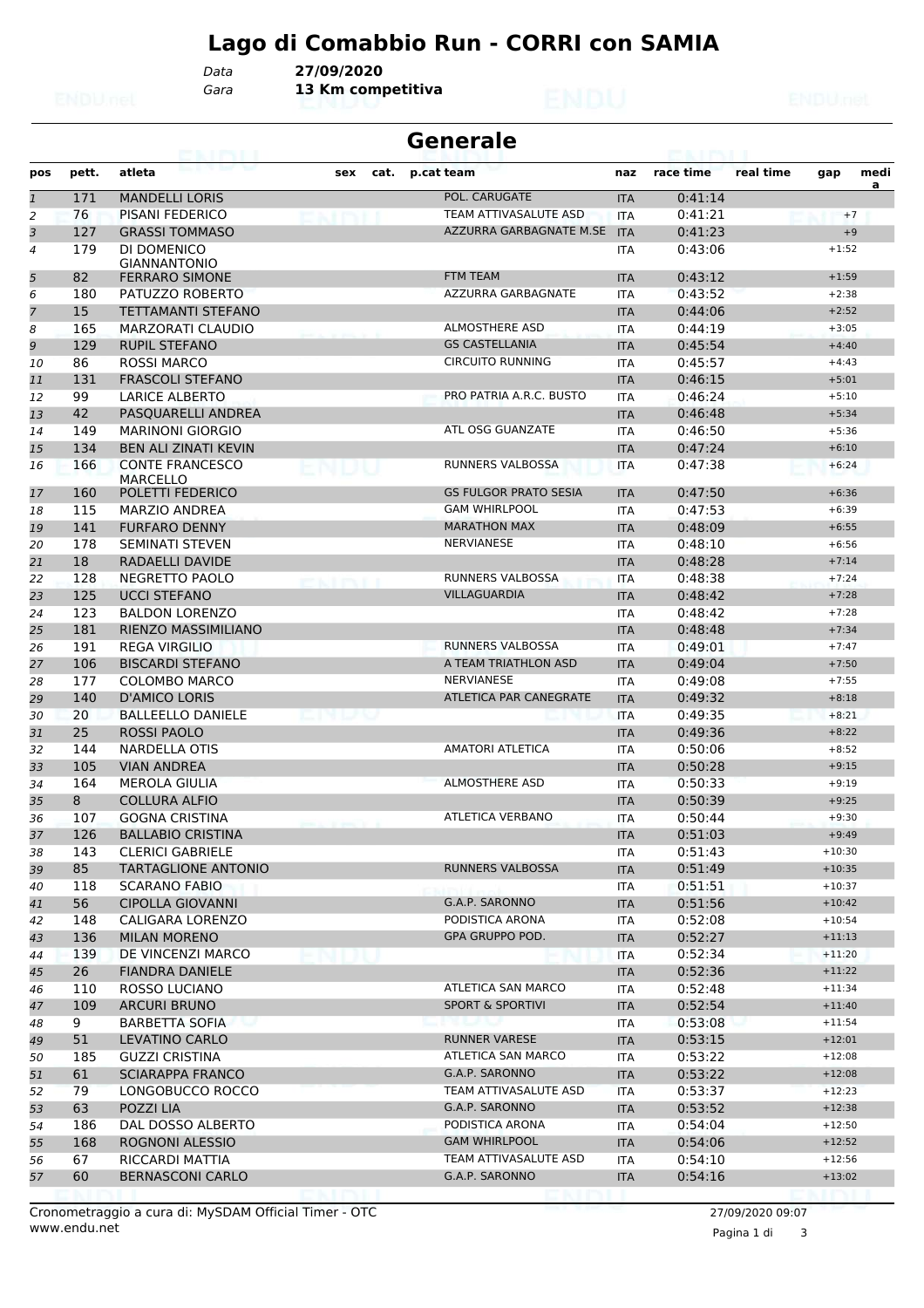## **Generale**

| pos | pett.          | atleta                                    | sex    | cat. | p.cat team                   | naz        | race time | real time | gap                  | medi<br>$\overline{a}$ |
|-----|----------------|-------------------------------------------|--------|------|------------------------------|------------|-----------|-----------|----------------------|------------------------|
| 58  | 71             | <b>NASO CHIARA</b>                        |        |      | TEAM ATTIVASALUTE ASD        | <b>ITA</b> | 0:54:29   |           | $+13:15$             |                        |
| 59  | 40             | DE PALO FRANCESCO                         |        |      | PODISMO&CAZZEGGIO            | <b>ITA</b> | 0:54:30   |           | $+13:16$             |                        |
| 60  | 182            | DE FRANCO MARIANGELA                      |        |      | PODISTICA ARONA              | <b>ITA</b> | 0:54:46   |           | $+13:32$             |                        |
| 61  | 97             | UGLIETTI ALESSANDRO                       |        |      |                              | <b>ITA</b> | 0:54:48   |           | $+13:34$             |                        |
| 62  | 103            | <b>GRASSO ANNA</b>                        |        |      | <b>VA123</b>                 | <b>ITA</b> | 0:54:56   |           | $+13:42$             |                        |
| 63  | 157            | <b>CROCE GABRIELE</b>                     |        |      | <b>CAMPUS VARESE RUNNERS</b> | <b>ITA</b> | 0:54:58   |           | $+13:44$             |                        |
| 64  | 116            | <b>CRUPI FRANCESCO</b>                    |        |      | <b>GAM WHIRLPOOL</b>         | <b>ITA</b> | 0:55:08   |           | $+13:54$             |                        |
| 65  | 159            | <b>SPOTTI DAVIDE</b>                      |        |      | ATLETICA CESANO MADERNO      | <b>ITA</b> | 0:55:13   |           | $+13:59$             |                        |
| 66  | 192            | <b>MANGANO DANIELE</b>                    |        |      |                              | <b>ITA</b> | 0:55:20   |           | $+14:06$             |                        |
| 67  | 161            | <b>GROTTI PARIDE</b>                      |        |      | TEAM ATTIVASALUTE ASD        | <b>ITA</b> | 0:55:24   |           | $+14:10$             |                        |
| 68  | 80             | <b>GORNATI STEFANO</b>                    |        |      | TEAM ATTIVASALUTE ASD        | <b>ITA</b> | 0:55:29   |           | $+14:15$             |                        |
| 69  | 46             | PRÈ STEFANO                               |        |      |                              | <b>ITA</b> | 0:55:37   |           | $+14:23$             |                        |
| 70  | 65             | CAPPUCCIO ALESSANDRO                      |        |      | TEAM ATTIVASALUTE ASD        | <b>ITA</b> | 0:55:55   |           | $+14:41$             |                        |
| 71  | 173            | <b>FRASSON TIZIANA</b>                    |        |      | <b>BUMBASINA RUN</b>         | <b>ITA</b> | 0:55:58   |           | $+14:44$             |                        |
| 72  | $\overline{2}$ | <b>LONGO MAURO</b>                        |        |      |                              | <b>ITA</b> | 0:56:06   |           | $+14:52$             |                        |
| 73  | 151            | RUSCETTA ROBERTO                          |        |      | G.S. CASTELLANIA             | <b>ITA</b> | 0:56:14   |           | $+15:00$             |                        |
| 74  | 74             | <b>MARINO UMBERTO</b>                     |        |      | <b>TEAM ATTIVASALUTE ASD</b> | <b>ITA</b> | 0:56:15   |           | $+15:01$             |                        |
| 75  | 36             | IANNELLO ANNA MARIA                       |        |      | PODISMO&CAZZEGGIO            | <b>ITA</b> | 0:56:21   |           | $+15:07$             |                        |
| 76  | 124            | POLETTI GIOVANNI                          |        |      | CASTELLANIA                  | <b>ITA</b> | 0:56:31   |           | $+15:17$             |                        |
| 77  | 81             | SQUITTIERI PAOLO                          |        |      |                              | <b>ITA</b> | 0:56:38   |           | $+15:24$             |                        |
| 78  | 189            | LEONARDI RAFFAELLA                        |        |      |                              | <b>ITA</b> | 0:56:45   |           | $+15:31$             |                        |
| 79  | 24             | <b>CIMASCHI FABIO</b>                     |        |      |                              | <b>ITA</b> | 0:56:49   |           | $+15:35$             |                        |
| 80  | 183            | <b>BROASCA JENI LUMINITA</b>              |        |      | PODISTICA ARONA              | <b>ITA</b> | 0:56:50   |           | $+15:36$             |                        |
| 81  | 155            | PERNICIARO GIUSEPPE                       |        |      | <b>CAMPUS VARESE RUNNERS</b> | <b>ITA</b> | 0:56:55   |           | $+15:41$             |                        |
| 82  | 102            | <b>DONEDA ALBERTO</b>                     |        |      | <b>FTM TEAM</b>              | <b>ITA</b> | 0:56:56   |           | $+15:42$             |                        |
| 83  | 55             | <b>MORONI LORENZO</b>                     |        |      | PODISTICA MEZZANESE          | <b>ITA</b> | 0:57:01   |           | $+15:47$             |                        |
| 84  | 101            | <b>MERZETTI MARCO</b>                     |        |      | A.S.D. CADDESE               | <b>ITA</b> | 0:57:03   |           | $+15:49$             |                        |
| 85  | 162            | <b>ARCERITO LORENZO</b>                   |        |      | G.A.P. SARONNO               | <b>ITA</b> | 0:57:06   |           | $+15:52$             |                        |
| 86  | 30             | <b>CARDINALI MAURO</b>                    |        |      |                              | <b>ITA</b> | 0:57:13   |           | $+15:59$             |                        |
| 87  | 187            | <b>MERA EMILIO</b>                        |        |      |                              | <b>ITA</b> | 0:57:24   |           | $+16:10$             |                        |
| 88  | 120            | <b>SAGGIN ROBERTO</b>                     |        |      |                              | <b>ITA</b> | 0:57:29   |           | $+16:15$             |                        |
| 89  | 104            | PAPPINI PAOLO                             |        |      | <b>MARATONETI TRADATE</b>    | <b>ITA</b> | 0:57:31   |           | $+16:17$             |                        |
| 90  | 158            | <b>MANZONI LUCA</b>                       |        |      | <b>CAMPUS VARESE RUNNERS</b> | <b>ITA</b> | 0:57:37   |           | $+16:23$             |                        |
| 91  | 112            | <b>ZAMBON RITA</b>                        |        |      | <b>RUNNER VARESE</b>         | <b>ITA</b> | 0:57:41   |           | $+16:27$             |                        |
| 92  | 176            | <b>BREMBILLA CRISTINA</b>                 |        |      | <b>NERVIANESE</b>            | <b>ITA</b> | 0:58:21   |           | $+17:08$             |                        |
| 93  | 175            | <b>ZENABONI STEFANO</b>                   |        |      | <b>OTC</b>                   | <b>ITA</b> | 0:58:22   |           | $+17:08$             |                        |
| 94  | 58             | <b>GIGANTE ROCCO</b>                      |        |      | G.A.P. SARONNO               | <b>ITA</b> | 0:58:27   |           | $+17:13$             |                        |
| 95  | 90             | <b>BARBETTA SALVATORE</b>                 |        |      | ALENIA AERMACCHI             | <b>ITA</b> | 0:58:28   |           | $+17:14$             |                        |
| 96  | 96             | <b>FASAN LIVIO</b>                        |        |      | PODISTICA MEZZANESE          | <b>ITA</b> | 0:58:32   |           | $+17:18$             |                        |
| 97  | 78             | <b>MACCHI MIRKO</b>                       |        |      | TEAM ATTIVASALUTE ASD        | ITA        | 0:58:36   |           | $+17:22$             |                        |
| 98  | 190            | DELLAVEDOVA DAVIDE                        |        |      | ATLETICA P.A.R.              | <b>ITA</b> | 0:58:44   |           | $+17:30$             |                        |
| 99  | 142            | LEMBO SALVATORE                           |        |      | G. S. CASTELLANIA            | <b>ITA</b> | 0:58:52   |           | $+17:38$             |                        |
| 100 | 138            | <b>TREVISAN EMILIO</b>                    |        |      | G.S.CASTELLANIA-GOZZANO      | <b>ITA</b> | 0:59:00   |           | $+17:46$             |                        |
| 101 | 27             | <b>GIOSCIA MAURIZIO</b>                   |        |      |                              | ITA        | 0:59:00   |           | $+17:47$             |                        |
| 102 | 19             | <b>RENDA MARCO</b>                        |        |      |                              | <b>ITA</b> | 0:59:17   |           | $+18:03$             |                        |
| 103 | 150            | <b>OPAYETS SANDA</b>                      |        |      | G.S. CASTELLANIA             | ITA        | 0:59:41   |           | $+18:27$             |                        |
| 104 | 108            | PRANDI ULDERICO                           |        |      |                              | <b>ITA</b> | 0:59:46   |           | $+18:32$             |                        |
| 105 | 147            | <b>ZONCA GIANNI</b>                       |        |      | RUNNERS VALBOSSA             | <b>ITA</b> | 0:59:51   |           | $+18:37$             |                        |
| 106 | $7^{\circ}$    | <b>GUSSONI SABRINA</b>                    |        |      |                              | <b>ITA</b> | 0:59:52   |           | $+18:38$             |                        |
| 107 | 88             | <b>BATTAGIN PAOLO</b>                     | PERMIT |      | ATLETICA AERMACCHI           | ITA        | 1:00:03   |           | $+18:49$             |                        |
| 108 | 32             | <b>REGALIA MARCO</b>                      |        |      | RUNNERS VALBOSSA             | <b>ITA</b> | 1:00:09   |           | $+18:55$             |                        |
| 109 | 167            | DE SANTIS MONICA                          |        |      | RUNNERS VALBOSSA             | ITA        | 1:00:11   |           | $+18:57$             |                        |
| 110 | 3              | <b>TURRIZIANI PAOLA</b>                   |        |      |                              | <b>ITA</b> | 1:00:28   |           | $+19:14$             |                        |
| 111 | 98             | <b>TABACCHINI FAUSTO</b>                  |        |      |                              | <b>ITA</b> | 1:00:34   |           | $+19:20$             |                        |
| 112 | 195            | ZANOLO IVO LUCA                           |        |      |                              | <b>ITA</b> | 1:00:38   |           | $+19:24$             |                        |
| 113 | 28             | MURARO MARIA                              |        |      | <b>CORRERE OLTRE</b>         | ITA        | 1:00:45   |           | $+19:31$             |                        |
| 114 | 33             | <b>BELLON ELENA</b>                       |        |      |                              | <b>ITA</b> | 1:01:04   |           | $+19:50$             |                        |
| 115 | 77             | PISANI ALBERTO                            |        |      | TEAM ATTIVASALUTE ASD        | ITA        | 1:01:10   |           | $+19:56$             |                        |
| 116 | 135            | <b>ARIAZZI ENNIO</b>                      |        |      | <b>CAMPUS VARESE RUNNERS</b> | <b>ITA</b> | 1:01:12   |           | $+19:58$             |                        |
| 117 | 156            | <b>CROCE MASSIMO</b>                      |        |      |                              | <b>ITA</b> | 1:02:08   |           | $+20:54$             |                        |
| 118 | 145            | ALESSANDRINI ALFREDO                      |        |      |                              | <b>ITA</b> | 1:02:45   |           | $+21:31$             |                        |
| 119 | 91             | BASSOLI STEFANO<br>CISTANA IVANO TERENZIO |        |      | PODISMO AVIS NOVARA          | ITA        | 1:02:57   |           | $+21:43$<br>$+21:59$ |                        |
| 120 | 49<br>47       | DEGIOVANNINI GIOVANNI                     |        |      | NOVARA CHE CORRE             | <b>ITA</b> | 1:03:13   |           | $+22:15$             |                        |
| 121 |                |                                           |        |      |                              | ITA        | 1:03:29   |           |                      |                        |

www.endu.net Cronometraggio a cura di: MySDAM Official Timer - OTC 27/09/2020 09:07

Pagina 2 di 3